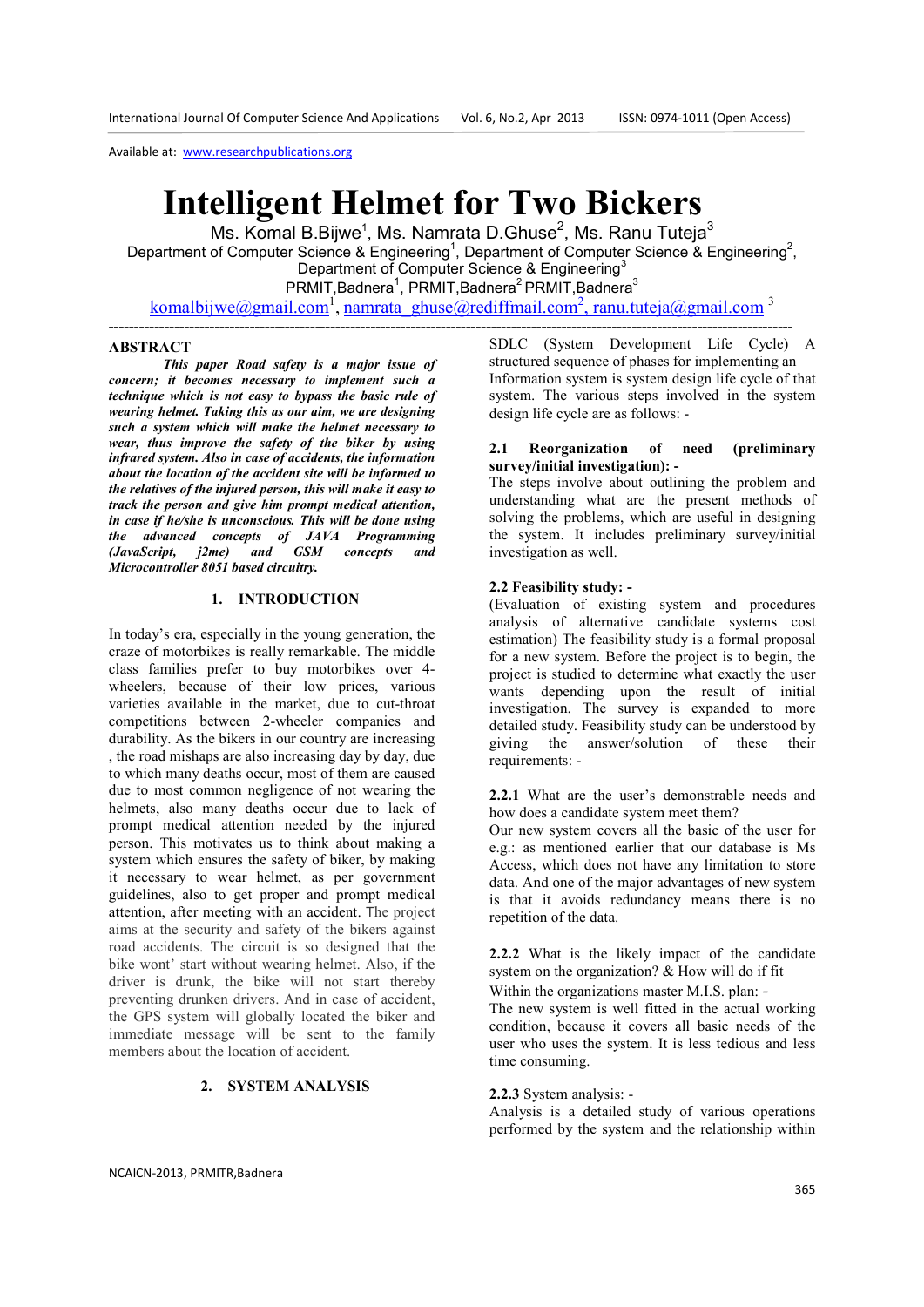and outside of the system that is it includes finding out in more detailed what the system problem are and what are the different new changes the user wants.

## **2.2.4** System design: -

The system design is most creative and challenging phase of the system design life cycle. Analysis phase is used to design the logical model of the system and system design the physical model of the system: In these phase system designer designs: -

## **2.2.5** Output: -

Output design means that what should be the format of presentation of the result. First of all for designing of various forms to be present which is the front end of our software.

#### **2.2.6** Input: -

In input design stage, which is the part of the system design stage the system analyst has to decide what inputs are required for the system and prepare input format to give input to the system according to the requirement. Considering the input to the front end from the user we use the user-friendly visual basic software so that the user can easily enter the data. In case operator gate confuse then the by moving the cursor pointer on the corresponding field data user can get one tool tip box as example.

### **3. DATA FLOW DIAGRAM**





**Fig 1 : Data Flow Diagram Level 0** 

LEVEL 1:



**Fig 2 : Data Flow Diagram Level 1** 



LEVEL 2:



**Fig 3 : Data Flow Diagram Level 2** 

NCAICN-2013, PRMITR,Badnera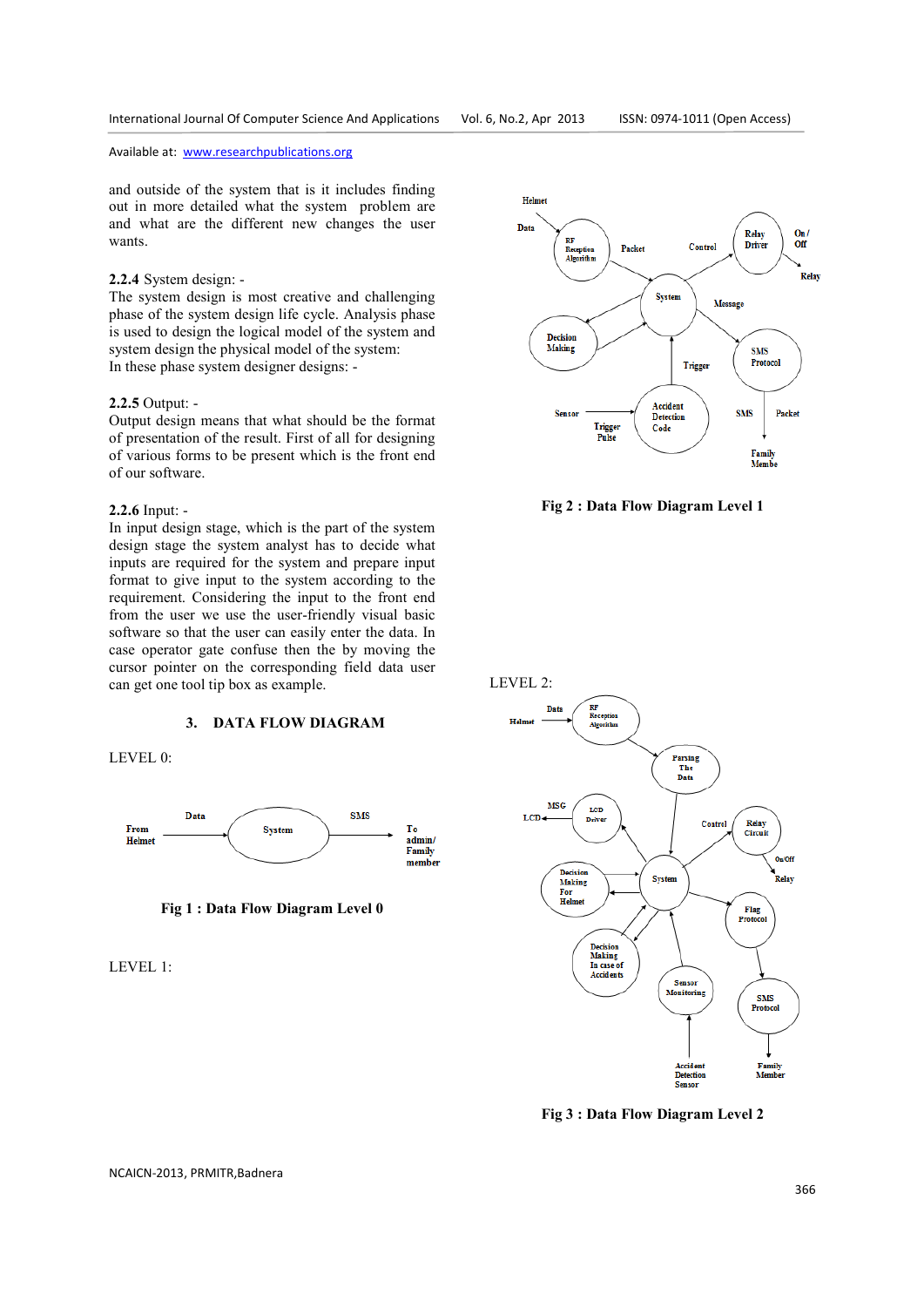### **4. BLOCK DIAGRAM**





# **5. ACCIDENT INTIMATION & THEFT DETECTION**

GSM is used in the case of accident detection and theft detection application. In case of any accident the alarm will get activated, if the rider is in conscious stage he would suppress the alarm; if not a short message service will be sent to the friend's mobile number. Various mobile numbers can be programmed in the microcontroller.GSM and GPS do not communicate directly with each other. Microcontroller acts as an intermediate between them. To know the location of the vehicle soon after the theft, rider has to send an SMS to the modem present in the vehicle unit. GSM set up in the vehicle unit consists of subscribers identity module (SIM) whereby it receives the SMS and communicates with GPS regarding the cur-rent location of the vehicle position and sends the message to the pre defined mobile number(s) programmed in the microcontroller. For the detection of accident, the sensor is attached to the body of the vehicle. When the vehicle meets any crashes, the buzzer will get activated due to activation / damage of the sensor. If

NCAICN-2013, PRMITR,Badnera

the rider is in conscious condition, he/ she can suppress the buzzer. Otherwise the message will be sent to the friends/relatives continuously till the help reaches the rider. The overall performance of the system is shown in fig. 5.



## **6. PROS AND CONS:**

## PROS:

- $\triangleright$  Provides a better security to the biker.
- $\triangleright$  In the case of accidents, where every minute is important, the user can be traced within a second, so as to provide him with all necessary help will be simplified.
- As after wearing helmet, it is necessary to provide code, through mobile is necessary, it is impossible to steal a bike, as a unique code is provided to each biker.
- Suitable during long distance journeys.
- Can be modified for four wheelers.

# CONS:

 $\triangleright$  The technologies used IR, Bluetooth have some range specifications.